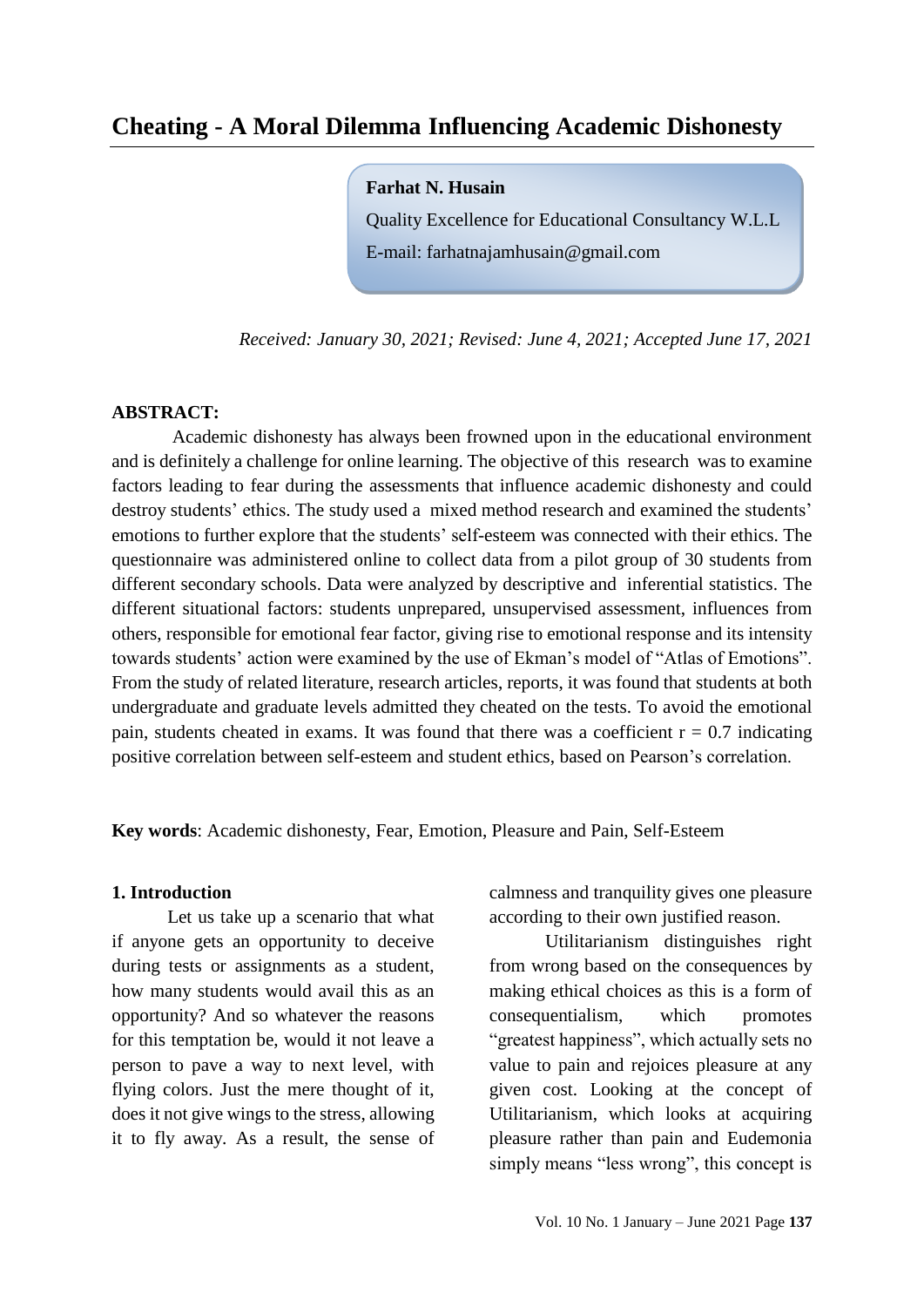regarded as one step higher than Utilitarianism which deals with perfect rationality of knowing everything that was really happening (Draklight, 2013), and utilitarianism takes only pleasure as moral intrinsic value; where pain has no moral value without reasoning, which devalues pain; however, values happiness more.

However, according to Plato, if the consequences of pleasure is bad, the action initially taken is condemned by the people which is regarded bad as well (Zimmerman et al., 2019). Socrates also stated that pleasure could result in evil, if the cause in first place was for the use of an evil pleasure, which resulted in pain, example food, sex, drinking etc. (Zimmerman et al., 2019). Now as for the emotions that are concerned, it also has intrinsic value, being part of Eudemonic Utilitarianism, where the decision of the moral action is part of reasoning and rationality, by taking in consideration of the power of heart and not of the mind. However, as for the actions in virtue ethics, it plays a significant role, as the emotional dimensions cannot be ignored, because it being the main essence of the soul of human being (Kuangfei X, 2015).

As an educator and an assessment consultant, the assessments have always been a very reliable tool when assessing students' progress, but looking at the fact that due to the different situational factors, the students get involved in deception intentionally or not-intentionally, example , students with low self-esteem who might be the low level ability students, when they are not appreciated in the class might lead them to search for different means to deceive during assessments, which might also lead to jeopardizing students' ethics. So would these manifested actions, be the only one to be taken into consideration or would emotions be given any importance for the students being involved in academic dishonesty?

# **1.1 Academic Dishonesty:**

Academic dishonesty is a method of deceiving, that represents other person's work as their own or even getting assisted by other students. Apparently, academic dishonesty may vary in practice in different regions (Mills.W, 2010). As per Rettinger, high school students are completely oblivious to the consequences of cheating of this immoral action (Simmons.A, 2018).

# **1.2 Student Ethics and Integrity:**

Leading among many factors influencing and being affected, students' ethics plays a great role in building up their character or dignity. Academic dishonesty may lead to of the destruction of students' ethics, as ethics is considered to maintain the students' integrity. This unethical behavior is seen as "corrupt" or "bad" practice. This has come from a Latin word "integer" and "integritas", which means as a whole (Macfarlane.B, et al., 2012). This is a virtue in moral education. Integrity is based on basic values of honesty, trust, respect etc. (Jurdi.R et al., 2012).

## **1.3 Self-esteem:**

Low self-esteem might be considered as one of the reason that influences the academic dishonesty as the teachers assign activities or tests, the students may get the opportunity to deceive. It is seen that not only the students' ethics may be questioned but also schools' credibility and reputation may fall in jeopardy. This may be due to many factors, such as students may be being underappreciated; probably they are influenced by others, simply because they are doing it. Students' low confidence level and low self-esteem (Lutz, 2014), the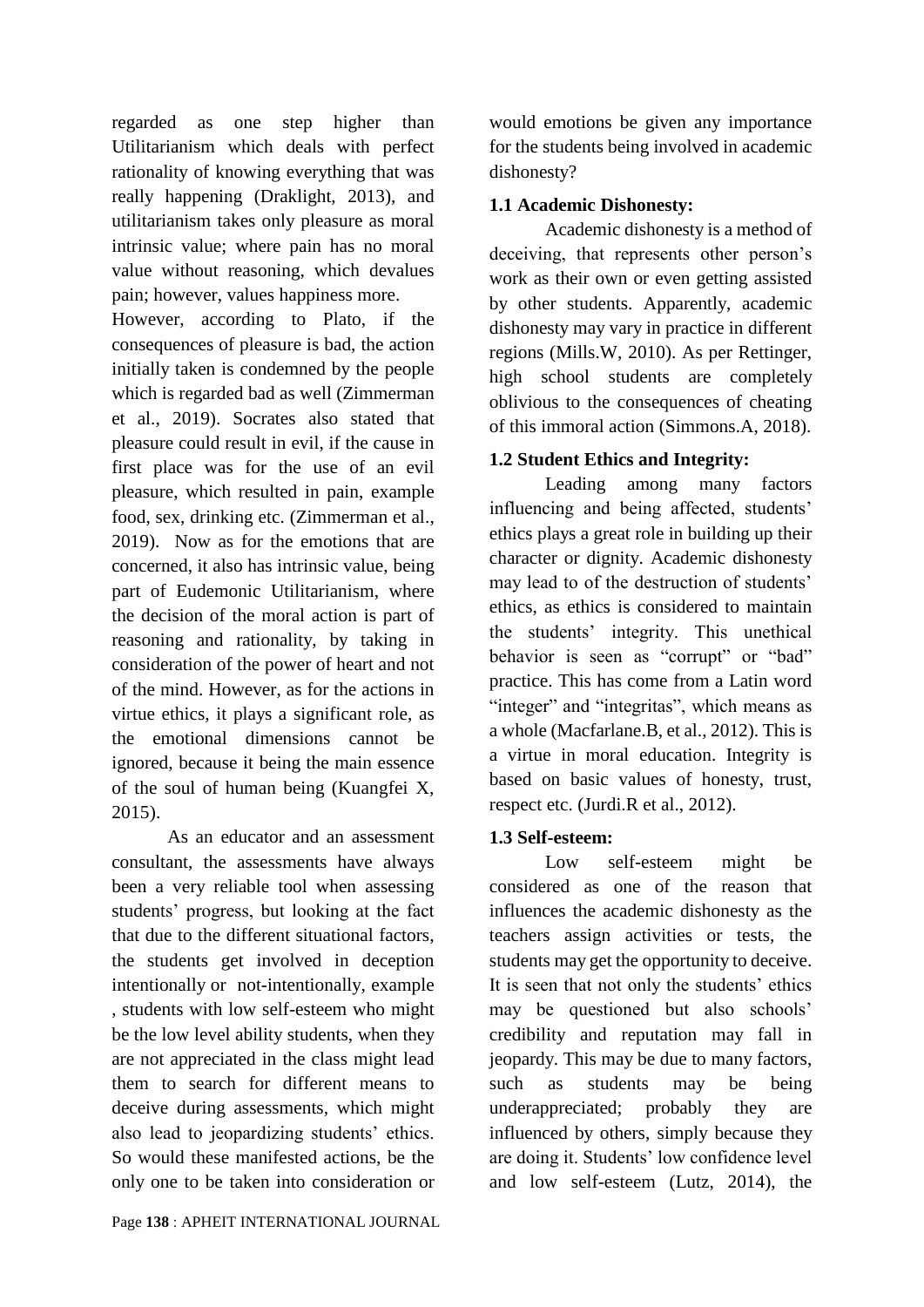students' ability to learn and better performance ability may diminish, which might lead to an incomplete and unfulfilled life trying to find easy way out in the long run. If the action of deceiving is considered to be immoral, the factors or causes of one's emotions resulting in deceiving, are they being taken into consideration?

The situational factors, also known as the external factors are one of the circumstances which influences academic dishonesty, such as fear of failure, pressure from the parents (Rauthman J.F, 2017), or to score better results, culture memorization as this is seen as not-intentional and common practice. etc. Due to some of the factors influencing academic dishonesty, some students are willing to gamble as they are sure that they can get away with it (Simmons.A,2018).

# 4.1 **Different Situational Factors influencing Academic Dishonesty:**

In this digital age, an increase in cheating threatens integrity and gives rise to many factors influencing *academic dishonesty*, questioning students' ethics and self–esteem (Sanchez,2019). These offenses may be carried out by the students specifically during the learning and assessment environment which may give rise to questioning, as to why students are more inclined towards making choices that may make an argument toward *academic dishonesty*, jeopardizing their moral values and sense of prudence not only for now but also affecting their future in the long run. Students might be undergoing emotional roller coaster ride, which are hardly looked upon.

## **1.5 Influence of others:**

One of the situational factors that may also be the influence of academic dishonesty causing low self-esteem in students is others' influence in deceiving or cheating. The engagement of this unethical behavior is due to the fact that they are motivated by the perception of others to be dishonest, which may elicit the desire to be deceptive. Also, the students with lower ability who are not supported by teachers are liable to deceive more as compared to high level ability students (Mill.W,2010), which might be done with some intentions to seek pleasure.

# **1.6 Unappreciated by the teachers:**

The students might not be fully recognized and also not being appreciated by their teachers whether it be an online session or conventional classroom, which might lead to being deceptive due to low self-esteem. The instructors represent as the leaders of the classroom, unfortunately, may judge the students on their ability to perform and might adopt a strategy that some of the students in the classroom who might not have the ability to perform well (Gannon & Boguszak,2013) and might be labeled as low achievers, by placing their own assumptions and judgement. The students emotions are not understood as the instructors don't get to know them and this might affect the student-teacher relationship.

## **1.7 Unsupervised Online assessments:**

Due to the pandemic 2020, as almost around 87% of world's student population (UNESCO 2020, McGee 2013), education was moved from conventional to online platform, and this gave rise to online teaching-learning. There are chances that there might not be direct supervision in the online learning environment from the teacher's side. This situation may give the perfect opportunity to the students to be dishonest academically during online assessments. Chances are when the students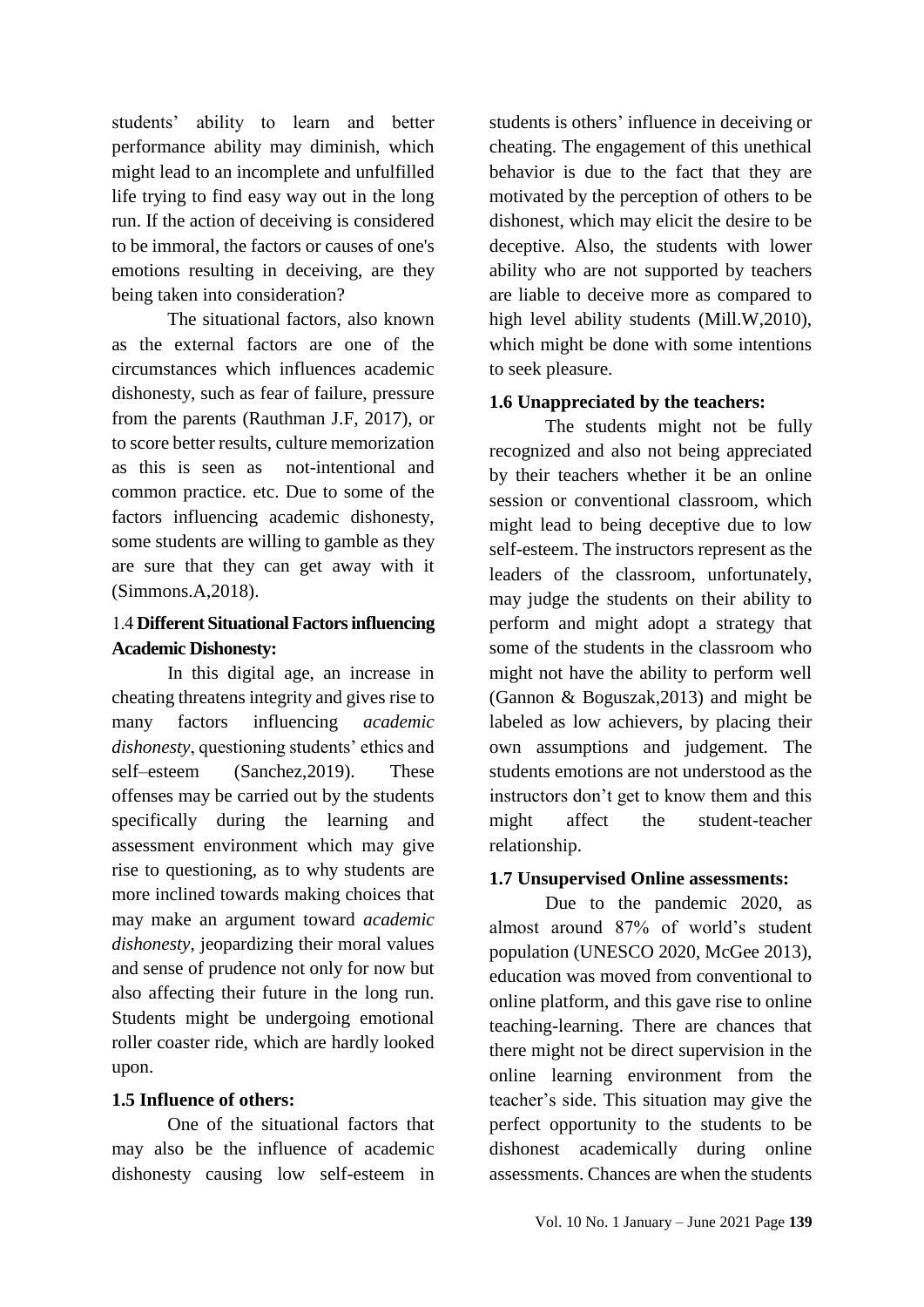are not given attention as the teachers focuses on the high achievers, this might create low self-esteem for few of them and may encourage students to deceive as they don't have the confidence to prove themselves that they are better than others. Therefore, students with low self-esteem may get involved in cheating (McGee, 2013). The online platform and technology has actually opened a new venue for being deceptive in online learning environment (Mills.W, 2010).

According to the International Center of Academic Integrity (ICAI), the past 12 years' statistics revealed that the graduate students' and under graduate students' responses revealed that 17% graduates and 39% undergraduates accepted that they cheated on tests, cheating in written assignments 42% and 62% respectively, (table1). According to the survey conducted, out of 70,000 high school's students in USA, 58% admitted of plagiarism (McCabe, 2015).

| Respondents                            | <b>Graduate Students</b> | Undergraduates* |
|----------------------------------------|--------------------------|-----------------|
| Number responding                      | ~17,000                  | ~1,300          |
| admit cheating on tests:               | 17%                      | 39%             |
| admit cheating on written assignments: | 40%                      | 62%             |
| admit written or test cheating:        | 43%                      | 68%             |

**Table 1** *Students statistics and cheating*

### [Source:](https://www.academicintegrity.org/statistics/) ICAI, (McCabe, 2015)

According to one of the newspapers, 9 out of 10 middle school students or 90 % admitted to copying off homework assignment and two-third admitted of exam cheating (Frank,2019). According to the survey conducted, out of 70,000 high schools' students in USA, 58% admitted of plagiarism (McCabe, 2015). As per 2010 research; college students were asked if they were to deceive a web based exam; 42% agreed saying if chance provided they would do it. In the similar study, 36% admitted to plagiarizing work (Mills. W, 2010). Also students openly admitted adding to plagiarized work, such as copied sentences, phrases, not using proper citations or acknowledgement (Spaulding. M, 2009), which might serve as a big threat to students' ethics.

Upon examining some articles, the researchers have shown that this had been very common practice in the past as be a conventional class tests / exam, the students admitted to dishonesty. The study conducted regarding the perception of the faculty and students which differed a great deal. One of the research question asked if the students would steal a copy of the test, faculty's reply as compared to the students was 62% and 42%, where students actually admitted they would definitely steal it (Spaulding. M, 2009).

US High school students, 75% of 12,000 admitted as well and even bright students admitted in 1998 survey which reported 80% committed being dishonest in exams (Frank, 2019). International statistics from UK Office of OFOUAL stated year 9-10 (GCSE), year 11-13 (AS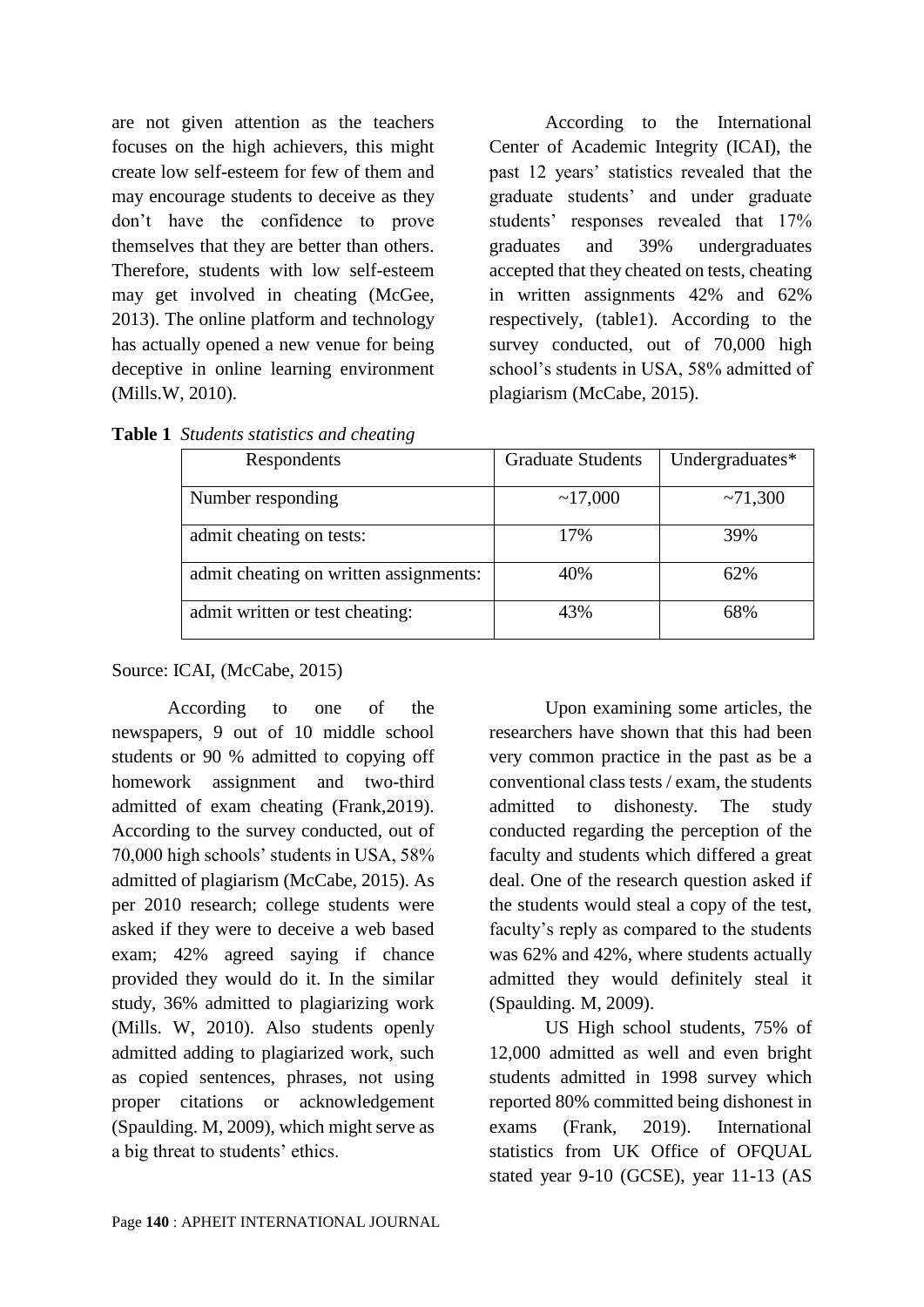and A Level) were involved in misusage of unauthorized material in 2018 exams. 2735 penalties alone in 2018 were issued. Despite of penalties from figure1, these

staggering numbers from 2014-2018 have been seen as an unbroken statistical record (Academic Integrity,2019).



*Figure1: Number of penalties issued to students*

Sixty four percent of students have been accused of usage of unauthorized material, 2% charged with plagiarism, 75% caught using mobile phones. Among famous universities, Harvard reported of

125 cases of plagiarism, Yale reported 14% out of 1400 of cheats, 24% of copying was reported from figure 2. (Academic Integrity, 2019)

| materials | behaviour                    |  |
|-----------|------------------------------|--|
|           |                              |  |
|           |                              |  |
|           |                              |  |
|           |                              |  |
|           |                              |  |
| -         |                              |  |
|           |                              |  |
|           |                              |  |
|           | Other unauthorised materials |  |

*Figure 2: Reasons for students penalties*

#### **2. Purpose of Research**

This research was aiming for understanding beliefs and emotions from student's point of view focusing on the need of attaining pleasure as per Utilitarianism rule and per Eudemonic Utilitarianism in doing the right thing with rationality, valuing their emotions which will impact a positive result towards academic to build greater self-esteem and prevent the negative emotional factor of fear, which might not compel them to take wrong measures especially this could affect their ethics and integrity.

One of the other effect of the fear factor is that it gives rise to the dangers on students' performance and ethics. Students usually, due to fear, procrastinate and due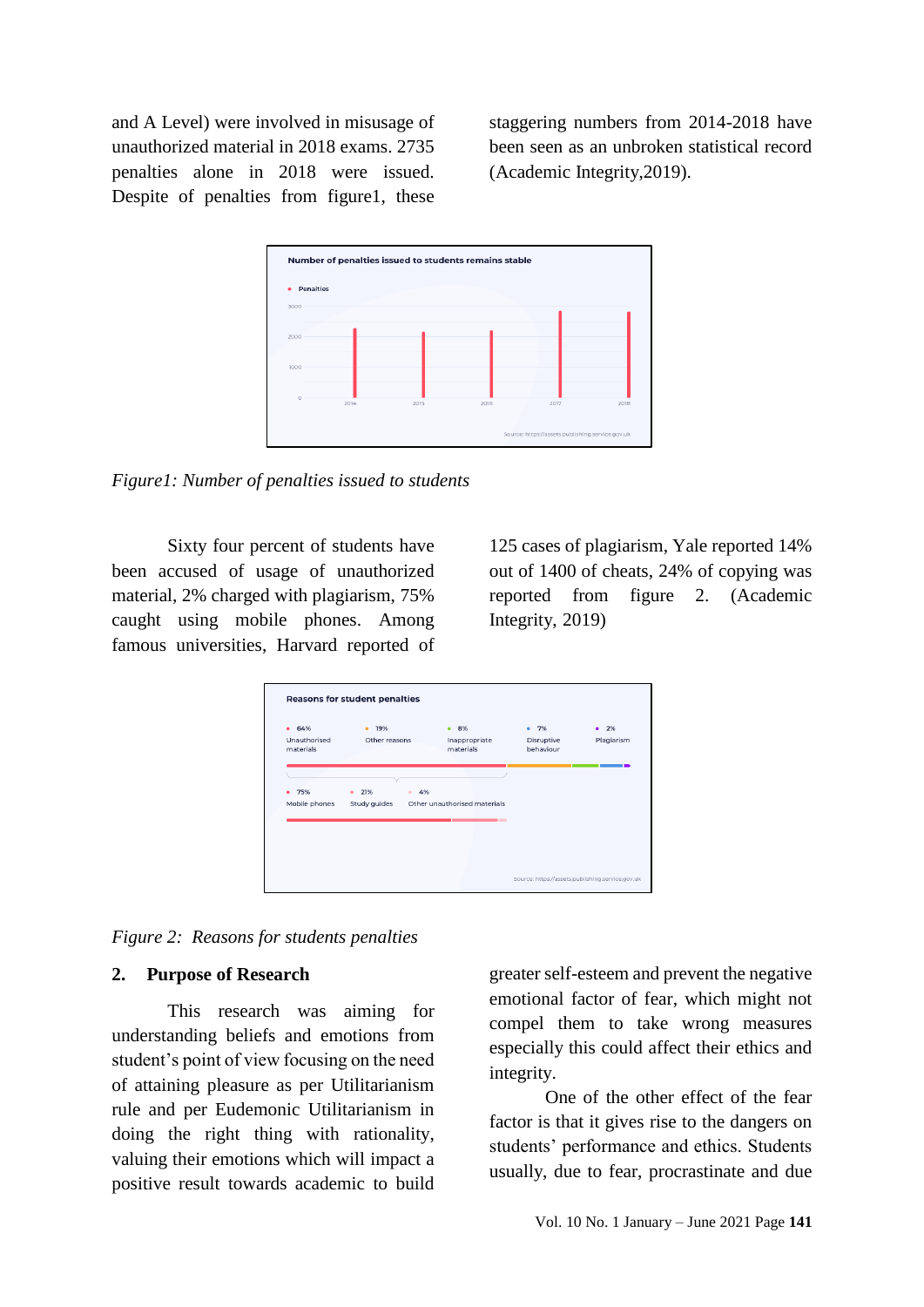to this reason of unpreparedness, which might lead to fear of ignorance regarding the topic, further leading to a pattern of routine absenteeism (Bledsoe.S.T & Baskin .J.J, 2014), affecting their academic performance and hence resulting in low self-esteem.

For the students to avoid the pain, their easy way out being deceptive would give them pleasure, which gives them pleasure from the utilitarianism point of view. Therefore, to avoid the path of pain and suffering, from *figure 5*; and to avoid this mental torture of emotional consequences, giving rise to different negative emotional responses, the intensity of the pain depends on the endurance of the students' strength, could be avoided by cheating.

 To understand the students, the instructors might make the students feel comfortable, as to maintain better relationship. With the help of good communication, the students might get calmed as distressed and nervous students might gain some confidence. Students might be made self-aware of the emotional fear and its intensity that could lead to disaster if not dealt properly.

Considering as a compulsory part of education, academic dishonesty is morally and ethically wrong, but it is actually aiding some helpless students, who are subjected towards unreasonable conditions that force them to deceive. The different factors such as fear for better grades; fear of parents pressuring their children, no inspiration might lead the students to commit this crime. If these helpless disrespected students are placed against their will in school, there is no chance that they will follow the ethical codes of conduct. However; they would seek for pleasure in being deceptive to avoid the pain of fear (Soling.C,2015).



*Figure 3: Pain and Pleasure*

## **3. Study Beneficiaries**

This study may be beneficial to the school's management and the teachers, as this will help the schools with the understanding of students' emotions. The management can further train assessment literate educators with the integration of information technology tools (Husain, 2021). This study might be useful to the Head of Curriculum and Assessments, Head of School etc.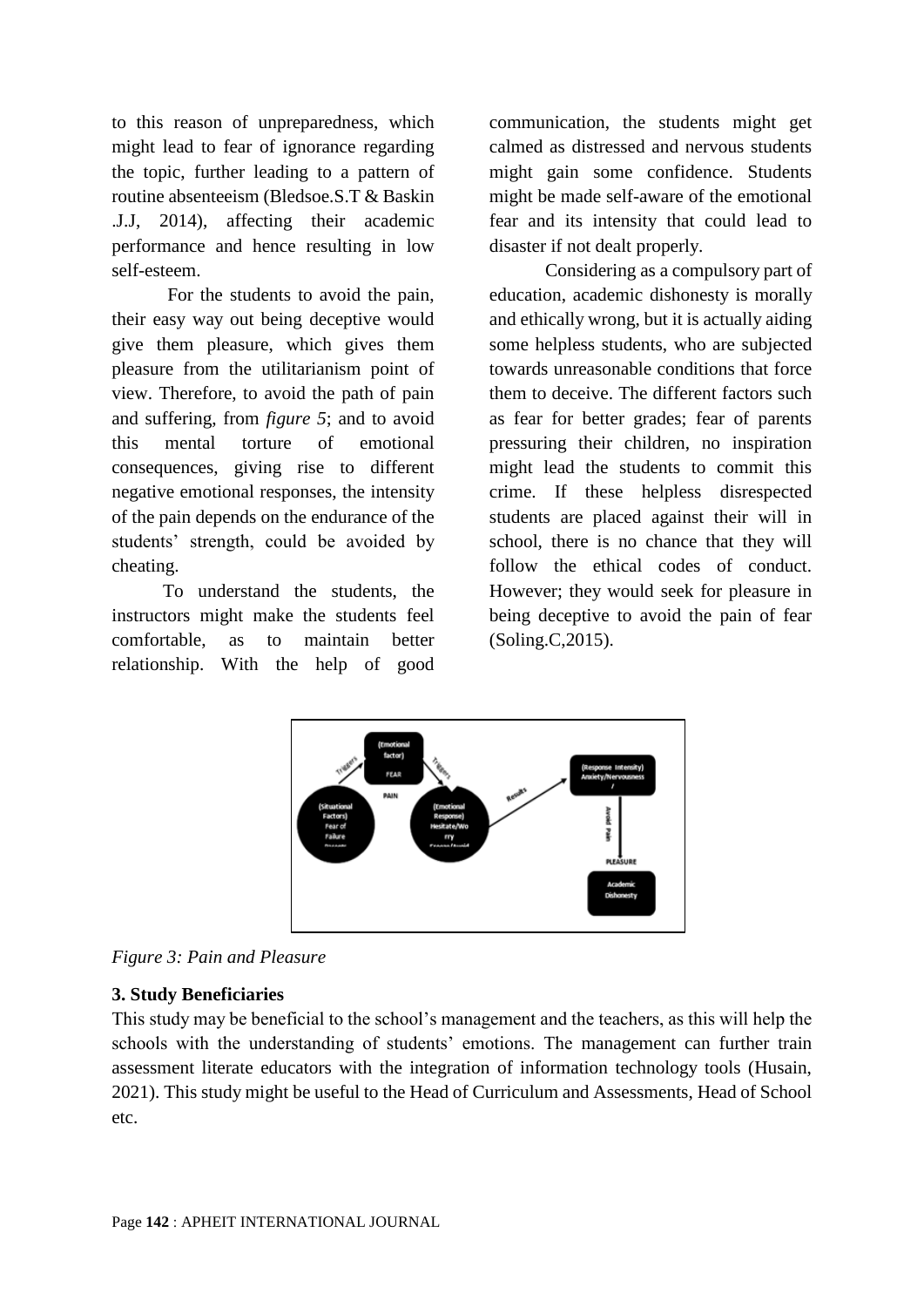### **4. Literature Review**

Dating back to stoics, emotional factors are part of decision making and judgements along with the responsibility of reasoning of the action performed (Hursthouse.R & Glen.P, 2018). Dr.Paul Ekman, a psychologist and a researcher in understanding of the emotions and deception, proposed 6 basic emotions: anger, fear, surprise, disgust, joy and sadness. Emotions arises from the brain, from 3 different regions: 1. Amygdala, 2. Insula, 3. Periaqueductal gray.

The Amygdala is responsible for interpreting fear, motivation, also can identify rewards and how to attain them. Insula can interpret disgust, when someone feels pain (Halber.D,2018). This can be further explained that the brain processes each action and responds in a positive or negative way. Ekman designed a virtual model to place the thoughts of these emotions and their results.

As per Ekman, he designed an online mapping model "Atlas of Emotions" with the backed up funding by Dalai Lama (2016). As per this model, when any emotional state is triggered, responses are based on one's actions. Example: Someone insults you, you feel angry, which could result in frustration or argumentativeness. Some dear one departs, you feel sad and disappointed.

Different situational factors that influence academic dishonesty from the student's side, might be because of the triggering of the emotional factors. They might cheat because of the fear factor such as fear of failure might lead to nervousness, or the pressure of parents might lead their kids to be tensed, or even abusive. Also to gain attention from the teachers, competition among peers, old emotional memory trigger etc. are few other reasons.



## *Figure 4: Emotions*

Source: Five visualizations from Atlas of Emotions, [Credit: Paul Ekman](http://www.paulekman.com/atlas-of-emotions/)

A graphic representation infused with visual effects lists the emotions. Fear Graph of emotions starts with "trepidation", a feeling of anxiety due to fear which is on the least intense position could lead to most intense position "terror" (Atlas of Emotions, n.d), where students might take to intense level such as thinking of committing suicide, if their feelings are not understood, are under pressure and probably are blamed for their action of academic dishonesty.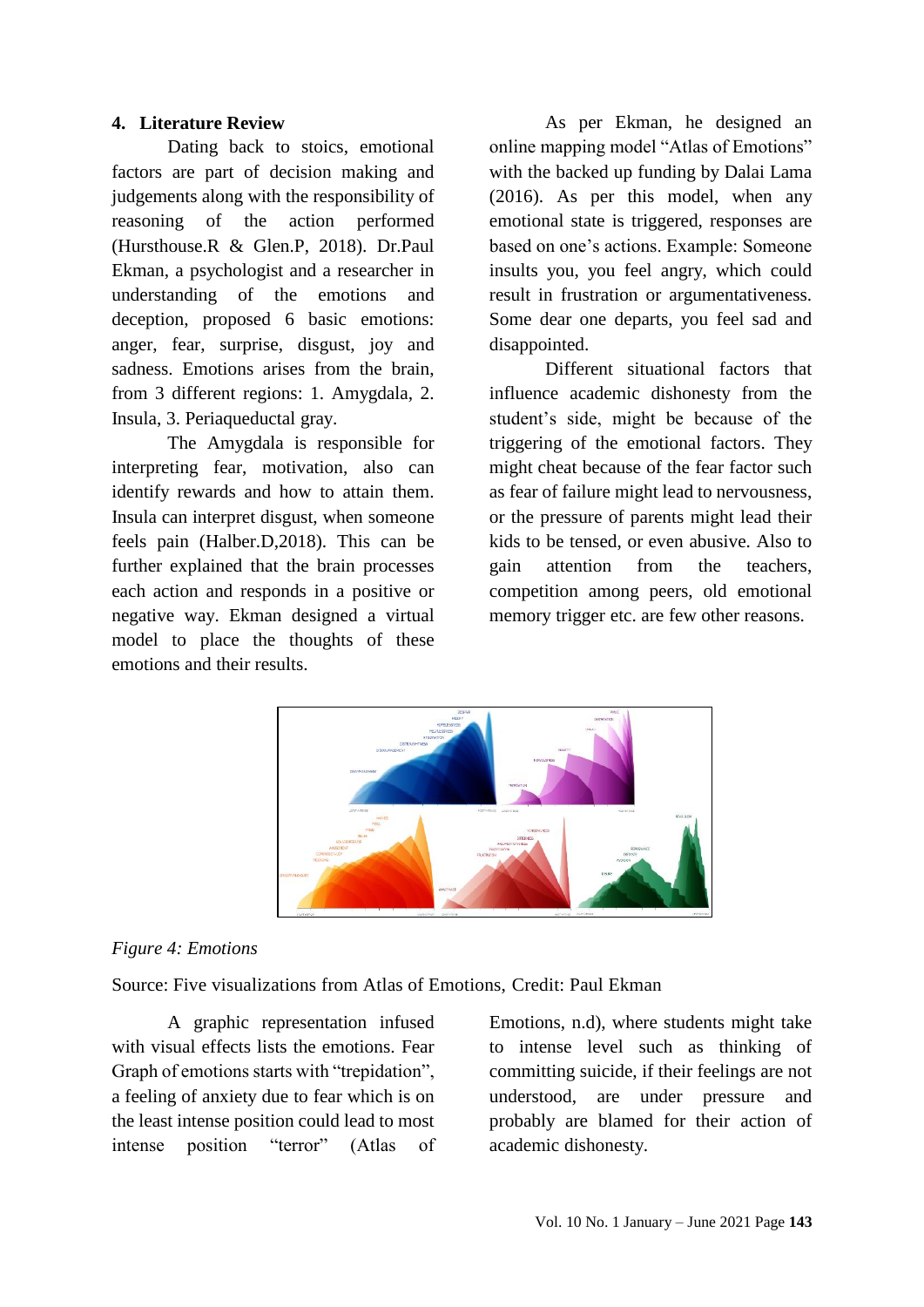

*Figure 5 : Fear Emotion and Responses*

Source: Atlas of Emotions

#### **5. Research Methodology**

 This research study is based on the mixed method using qualitative and quantitative analysis. It is designed to use quantitative correlation analysis to find the relationship between students' ethics and self-esteem. The research tool was pilot testing with 30 secondary school students, to test the validity and reliability of the questionnaire. The students were chosen at random from different secondary schools. Questionnaires were designed and sent out to the respondents through the google survey. The collected data were analyzed using descriptive and inferential statistics. The analysis results were presented by percentages and graphs.

### **6. Results and Discussion**

 Students' responses as per the first question, from table 2, if cheating or deceiving is considered unethical, 56.7%

students strongly agree. The 53.3 % students strongly agreed said that it was easy to deceive during the online assessments. However, 33.3% strongly agreed to the fact that the students were unsupervised and this actually gave the opportunity to the students to deceive and 40% students agreed to the same. Also, according to the *table 4*, connecting to the fact that the 36.6% student agreed that good students were paid more attention by the teachers, also from *table 3,* 33.3% agreed at the same point. To get better grades, students might cheat and 50% responses strongly agreed to this, and 13% disagreed. The correlation statistics were also calculated. For those who responded to this piloted survey, from *table 5*, it was found that there was a high correlation coefficient of  $r = 0.7$ , indicating positive correlation between self-esteem and student ethics, based on Pearson's correlation.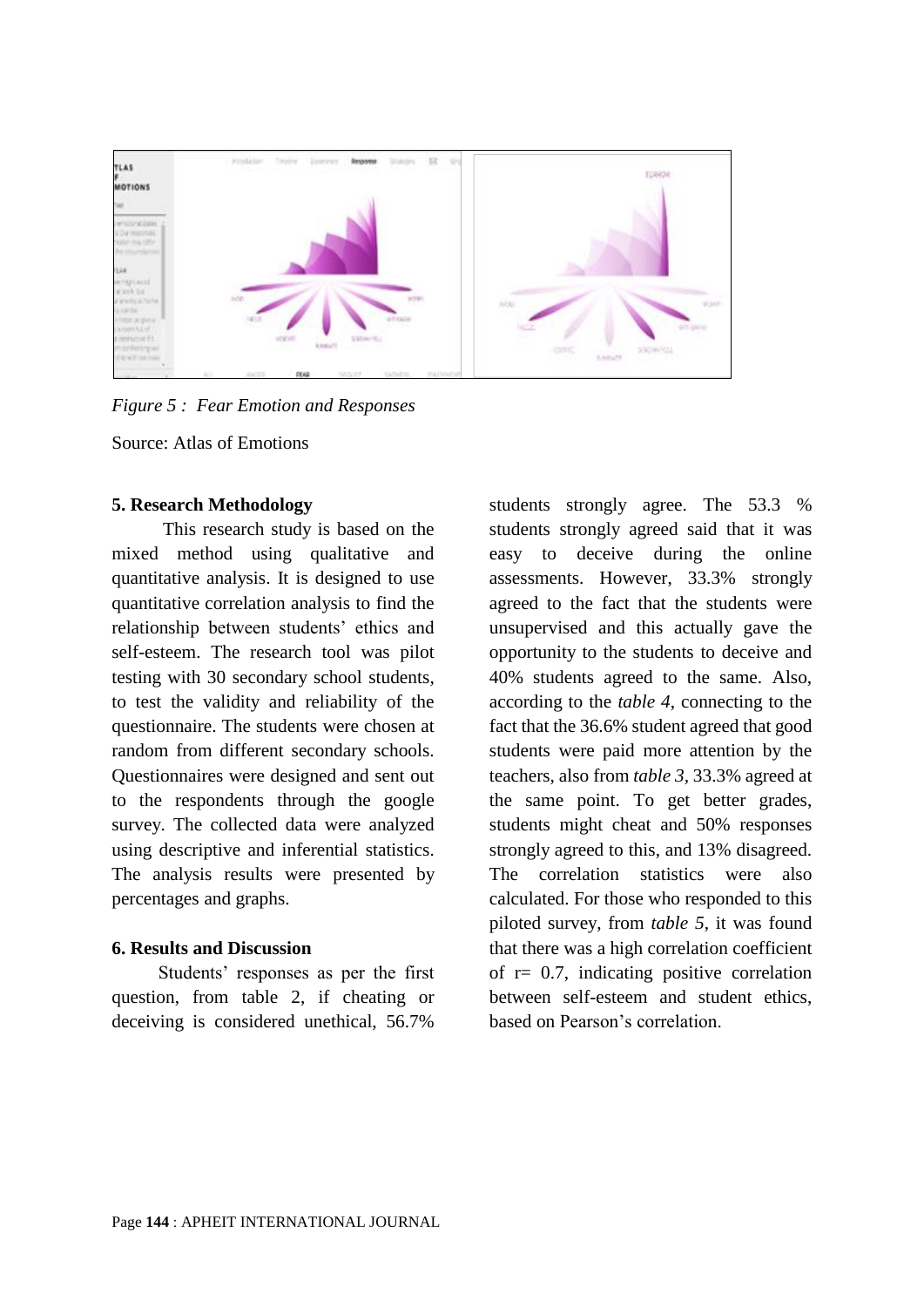# **Table 2** *Easy to cheat*

|                      | 4. It is quite easy to cheat   COUNT of 4. It is quite easy to |  |
|----------------------|----------------------------------------------------------------|--|
| during online tests. | cheat during online tests.                                     |  |
|                      | 16.67%                                                         |  |
|                      | 13.33%                                                         |  |
| $\mathcal{R}$        | 16.67%                                                         |  |
|                      | 53.33%                                                         |  |
| <b>Grand Total</b>   | 100.00%                                                        |  |



*Figure 6 Quite easy to cheat*

**Table 3** *For better grades*

|                    | 8. Students cheat to get   COUNT of 8. Students cheat to get |  |
|--------------------|--------------------------------------------------------------|--|
| better grades.     | better grades.                                               |  |
|                    | 10.00%                                                       |  |
|                    | 13.33%                                                       |  |
|                    | 26.67%                                                       |  |
|                    | 50.00%                                                       |  |
| <b>Grand Total</b> | 100.00%                                                      |  |



*Figure 7: Students and better grades*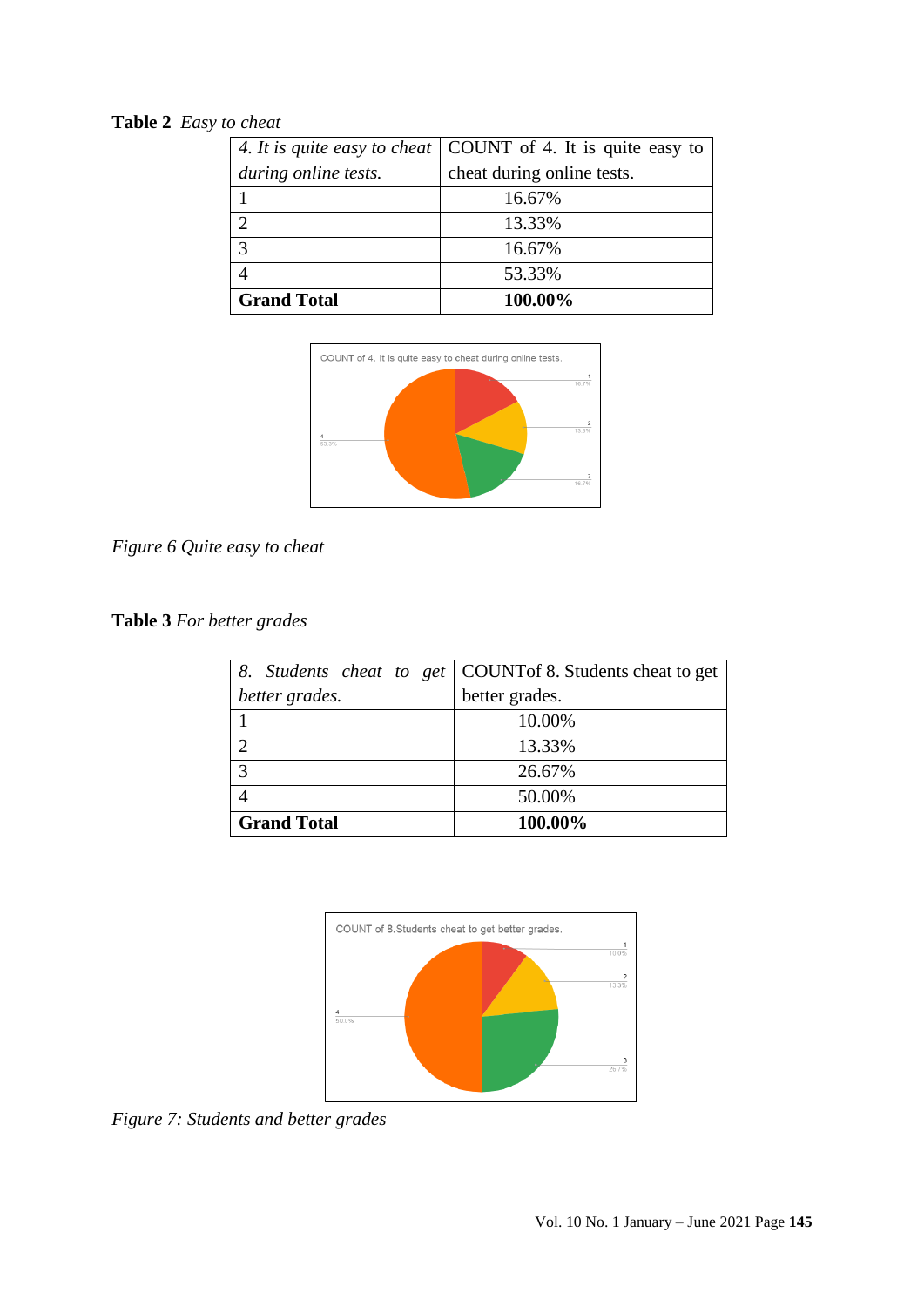#### **Table 4** *Teachers support good students*

|                                                     | 6. Teachers only respond   COUNT of 6. Teachers only |  |
|-----------------------------------------------------|------------------------------------------------------|--|
| and provide most of the                             | respond and provide most of the                      |  |
| help to the good students.   help to good students. |                                                      |  |
|                                                     | 33.33%                                               |  |
| $\mathcal{D}_{\mathcal{L}}$                         | 13.33%                                               |  |
| $\mathcal{R}$                                       | 36.67%                                               |  |
|                                                     | 16.67%                                               |  |
| <b>Grand Total</b>                                  | 100.00%                                              |  |



*Figure 8 Teachers support to good students*

|              | total esteem | total ethics |
|--------------|--------------|--------------|
| total esteem |              |              |
| total ethics | 0.705218383  |              |

#### **7. Conclusion and Recommendation:**

Student self-esteem and student ethics matter a lot. If a new strategy is adopted by considering emotions of the students, there is a chance that we can see a drastic change to avoid academic dishonesty. It is recommended that the educators might need to take up emotional understanding needs of the students into consideration. School policies might like to include trainings regarding understanding students' emotion. The school management might also need to train on the assessment literacy Model built on the framework such

Page **146** : APHEIT INTERNATIONAL JOURNAL

as Digital Bloom to cater to the needs of the students as the students are equipped with different learning abilities (Husain, 2021). The Ministry of Education can initiate online or face to face training courses for the schools management, teachers and administrators to train them regarding the understanding of emotions and student psychology. Future research may use this study to further explore on the significance as part of t-test using different emotions segregating and comparing between different genders of secondary school students.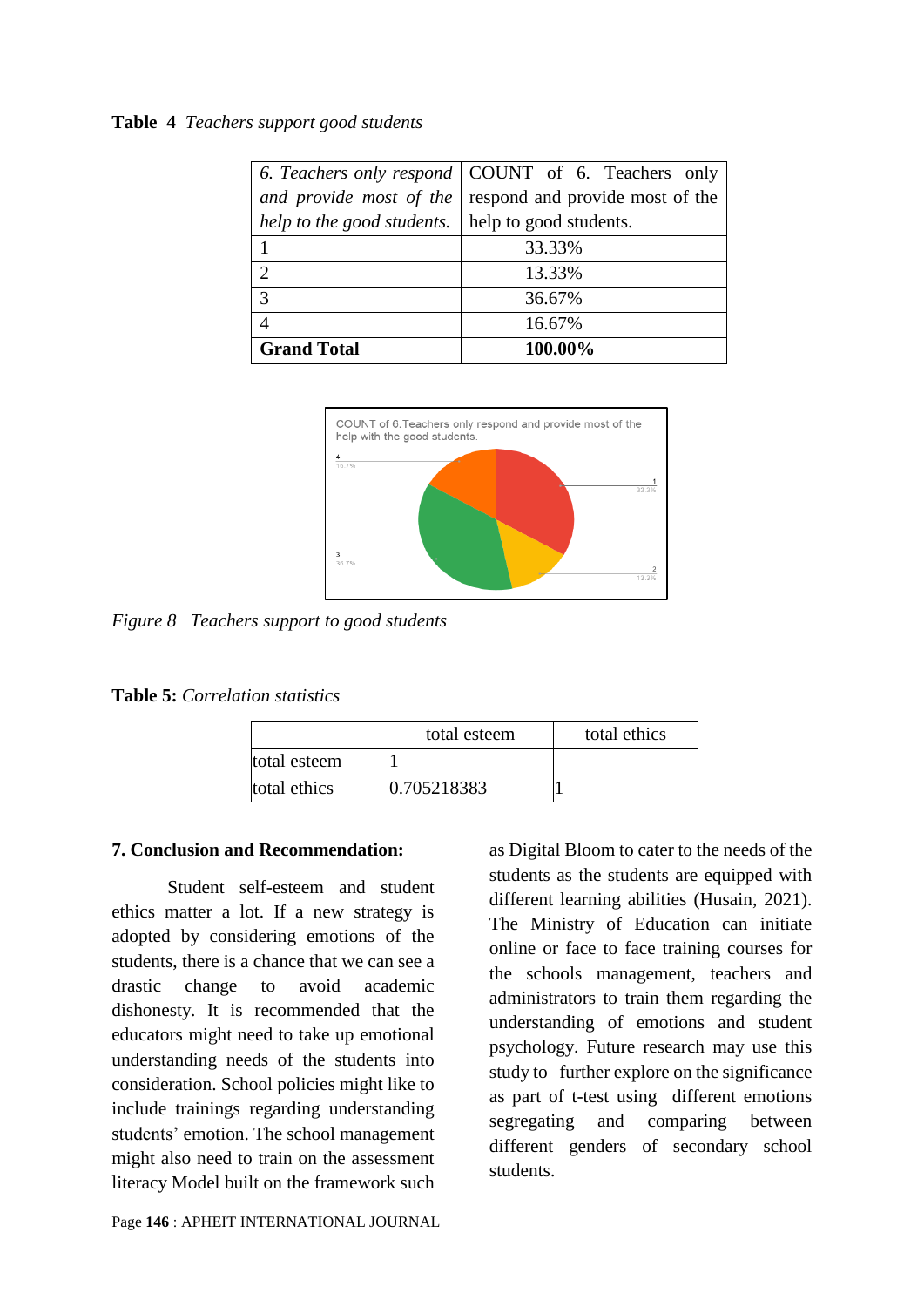#### **References:**

- Academic Integrity.(2019,September 25).*Academic Cheating statistics say there's lot of work to do*.Unicheck.
- Al Suwaileh.B.,Russ-Eft.D.,Al Shurai.S.(2016).Academic Dishonesty: A Mixed Method study of Rational choice among students at the college of Basic Education in Kuwait. *Journal of Education and Practice.7*(30).

Atlas of Emotions.(n.d). our experience.Fear.atlasof emotions.org.

- Azim,M.(2015). Students' Disposition Regarding Theory X and Y Assumptions and their Career Choices and Academic Performance: *An Empirical Study,v1*,5:140-146.
- Backed by Funding from the Dalai Lama, Dr.Paul Ekman and Dr. Eve Ekman announce the launch of the Atlas of Emotions.(2016, May 9). *Atlas of motions press Release*. PaulEkmanGroup.
- Bledsoe.S.T & Baskin.J.J.(2014).*Recognizing Student Fear*: The Elephant in the Classroom,
- College Teaching, 62:1, 32-41, DOI: 10.1080/87567555.2013.831022
- Darklight.(2013,September 4). *Eudaimonic Utilitarianism*.Lesswrong.
- Fielding, B.C. (2020,March 25).The brief History of Corona Virus: *The conversation*.
- Frank,R.(2019, January 28). Column: The Focus student: Academic Integrity cheats at school. *Valleysun*.
- Gannon.D & Boguszak.A. (2013). Douglas Mcgegor's Theory X and Theory.*Versita*.
- Halber, D. (2018,Sep 6). *The Anatomy of Emotions*. Brain Facts/sfN.
- Hur,S.,&Kinley,N.,(2016).*Intrinsic Motivation*: The missing piece inchange employee behavior.IMD.
- Hursthouse,R & Glen,P.(2018).*Virtue Ethics*. The Stanford Encyclopedia of Philosophy. Stanford University.
- Husain, F. N. (2021). Use of digital assessments how to utilize Digital Bloom to Accommodate Online Learning and Assessments? Asian Journal of Education and Training, 7(1): 30-35. doi: 10.20448/journal.522.2021.71.30.35
- Johnson.N.(2016,April 7-9).*Assessing Theory X and Y Assumptions in the classroom*: Are student objects Aligned with instructors' Expectations?.
- Jurdi,R.,Hage,H.S.,Chow,H.P.H.(2012), What behaviours do students consider academically dishonest? Findings from a survey of Canadian undergraduate students.Soc Psychol Educ.
- Kuangfei X,(2015),. Virtue Ethics and Emotions. *International Journal of Philosophy. 3*(6): 57-61. doi: 10.11648/j.ijp.20150306.12
- Lutz,K.(2014 ). *Maslow Hierarchy of Needs in an Inclusion Classroom*
- Macfarlane,B.,Zhang,J.,Pun.A. (2012) *Academic Integrity*: A review of the literature Studies in Higher Education, 39:2, 339-358, DOI: 10.1080/03075079.2012.709495
- McGee,P.(2013).SupportingAcademicHonesty.*Journalof Educators online*.
- Milheim,K.(2012). *Toward a Better Experience*: Examining Student Needs in the Online Classroom through Maslow's Hierarchy of Needs Model,8,2,159.
- Mills.W(2010).Academic Dishonesty in online Education.[Doctoral, Western Kentucky University].*TopScholar*.